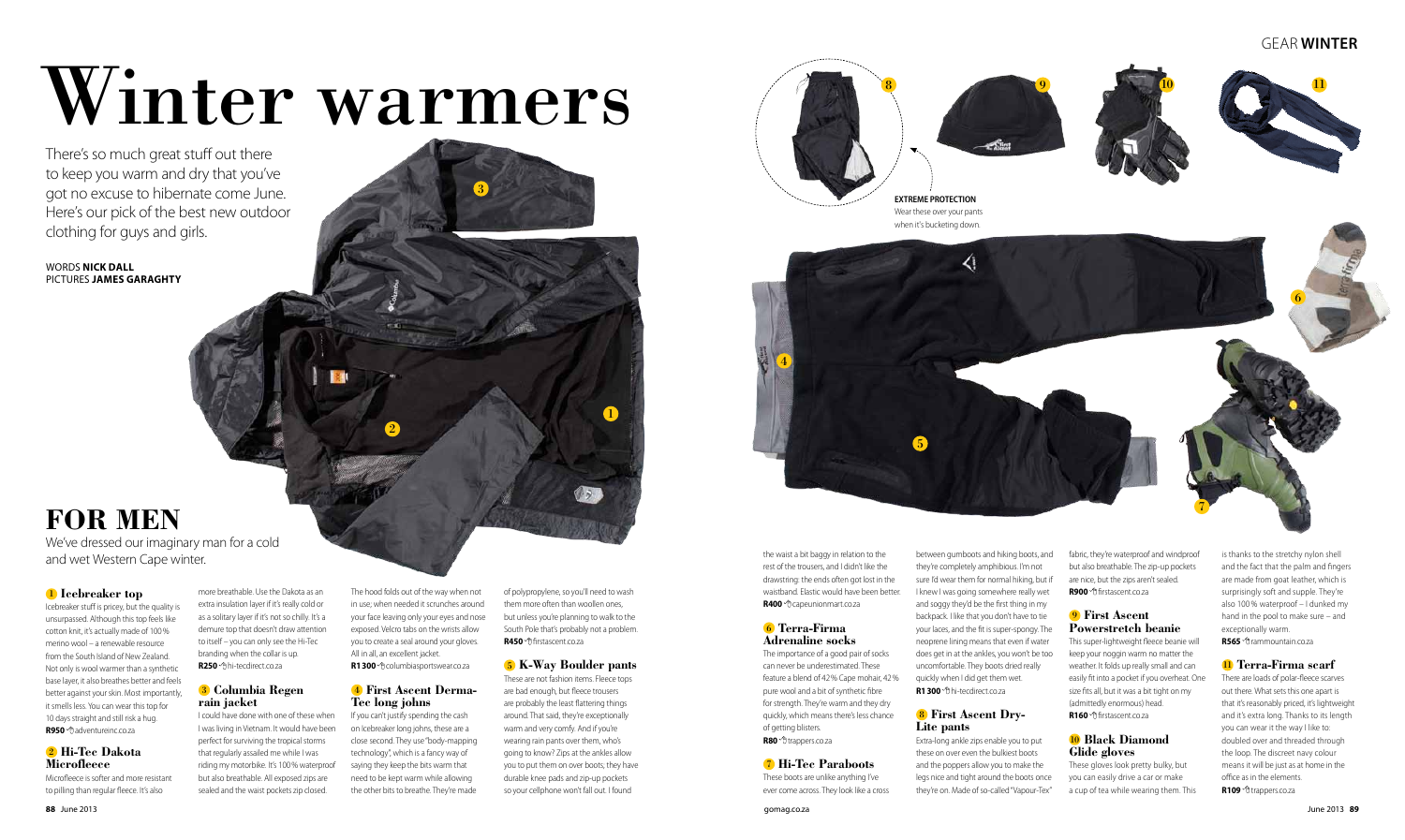### gear **WINTER**

**Lite sleeveless jacket**  You'd be amazed how warm this jacket is. It's mostly due to the "Omni-Heat" lining – a reflective silver foil like the inside of a space blanket – that stops your body heat from escaping. Luckily it's a fully breathable space blanket! My only issue is that if it's unzipped the foil is exposed, making you look a bit like a jacket potato. Also, the outside is only water-resistant, not waterproof. **R900** (R1 200 for the long-sleeve version) <sup>of</sup> columbiasportswear.co.za

### 1 **Columbia Mighty**

 $\mathcal{L}$ 

**PLY LAD** 

### 2 **First Ascent Plum jacket**

I can tell you how lightweight this windbreaker is, but you won't believe me until you've actually worn it. The "Microtex" fabric is so thin that the entire jacket folds into its own pocket! If it's really cold you can wear it over a sleeveless jacket; or over a regular fleece if it's not too nippy. It doesn't come with a hood but it's not actually a rain jacket.

**R500** firstascent.co.za

### 3 **K-Way Kaite Moisture Manager top**

What will clothing people think up next? This top has something called "Cool Touch", which seems bizarre for a winter garment. Basically, it wicks moisture and heat to the outer surface so it's cool to wear on it's own but concentrates heat in the insulation layer if worn with one. Tech-speak aside, it's a decent entry-level base layer. **R200** capeunionmart.co.za

waterproof! Excellent for hikes where you expect a little wind and light rain. R350 <sup>o</sup>trappers.co.za

**FOR WOMEN**

Our imaginary woman is dressed for a cold but dry weekend in the mountains.

### 4 **Capestorm Furnace leggings**

can be worn as a scarf, bandana or balaclava. The Polar Thermal Pro features a tube of Polartec fabric tacked on to a standard Buff to keep your head, neck and face warm regardless of the weather. This headgear fits most noggins. **R290** <sup> $\oplus$ </sup> adventureinc.co.za

These leggings contain polyester "Wick-Dry" technology on the outer surface, which allows sweat to escape before it's had a chance to dampen the fabric. They're made in South Africa so they should last many years. And they don't look like underwear so you could wear them with a pair of shorts for a winter walk. **R250** capestorm.co.za

### 5 **K-Way Olympe trousers**

These pants have it all: They're waterproof, windproof and fashionable. The webbing belt is comfortable and cool, and the zip-up pockets are handy. The

ankles have an elasticated inner and a zip-up outer: This way no rain will get into your boots and you'll look smart enough for a job interview.

**R700** capeunionmart.co.za

### 6 **Mac In A Sac pants**

Unlike many things that fold into little bags, these require no origami skills. They're so lightweight and the bag is so spacious that I was able to pack them away with my eyes closed. Despite being waterproof, windproof and breathable, I wouldn't recommend these trousers for hiking the Fish River as they're too delicate to handle scrapes on rocks and branches. Instead of pockets they have slits that allow you to access your real pockets: clever, but not exactly

### 7 **Black Diamond MidWeight liner gloves**

These gloves are so nimble that you can type while wearing them – I'm doing it right now! They're actually designed to be worn under the gloves featured in the men's section, but in dry South African conditions they're all you need. They dry quickly too.

**R265** rammountain.co.za

### 8 **Buff Polar Thermal Pro**

You're probably familiar with Buff, the multifunctional headwear that

### 9 **Rocky Cobra boots**

Although Rocky is most famous for its sandals, it also makes some excellent closed shoes. The Cobras are lightweight but tough. They're also 100 % waterproof – as long as you don't go deeper than your ankles. And they look as snazzy as hiking boots can look.

**R700** <sup>*A*</sup> rockysa.co.za</sub>

3





8

1



**RAINY DAYS**  Wear these over your pants to stay dry in a drizzle.

**MORE FOIL** The Mighty jacket also comes in a long-sleeve version.

### **All about layering**

Knowing how to layer can save your bacon on a winter hike. Luckily it's not rocket science.

 The base layer is against your skin. It should wick (transport) the moisture away from your skin. A merino-wool knit is the ultimate base layer, but there are good synthetic alternatives.

 The mid or insulation layer is there to trap heat in. Wool, goose down or polar fleece all work well. It's important to keep this layer dry.

 The shell protects the mid layer from the elements. It could be a simple windbreaker, or a technical mountaineering jacket. Your shell should allow moisture (sweat) to escape – if it doesn't, your other layers will be pointless.

### **Look after your clothes**

Few people realise that even the most technical items – down jackets and Gore-Tex trousers – can be washed in a regular machine. But don't reach for the Omo… Nikwax makes a wide range of technical detergents like Down Wash and Tech Wash. Find the one that's right for your garment and follow the instructions on the bottle. Nikwax also makes spray-on treatments to spruce up the waterproofing of your jacket or shoes.

**R50–R100** rammountain.co.za